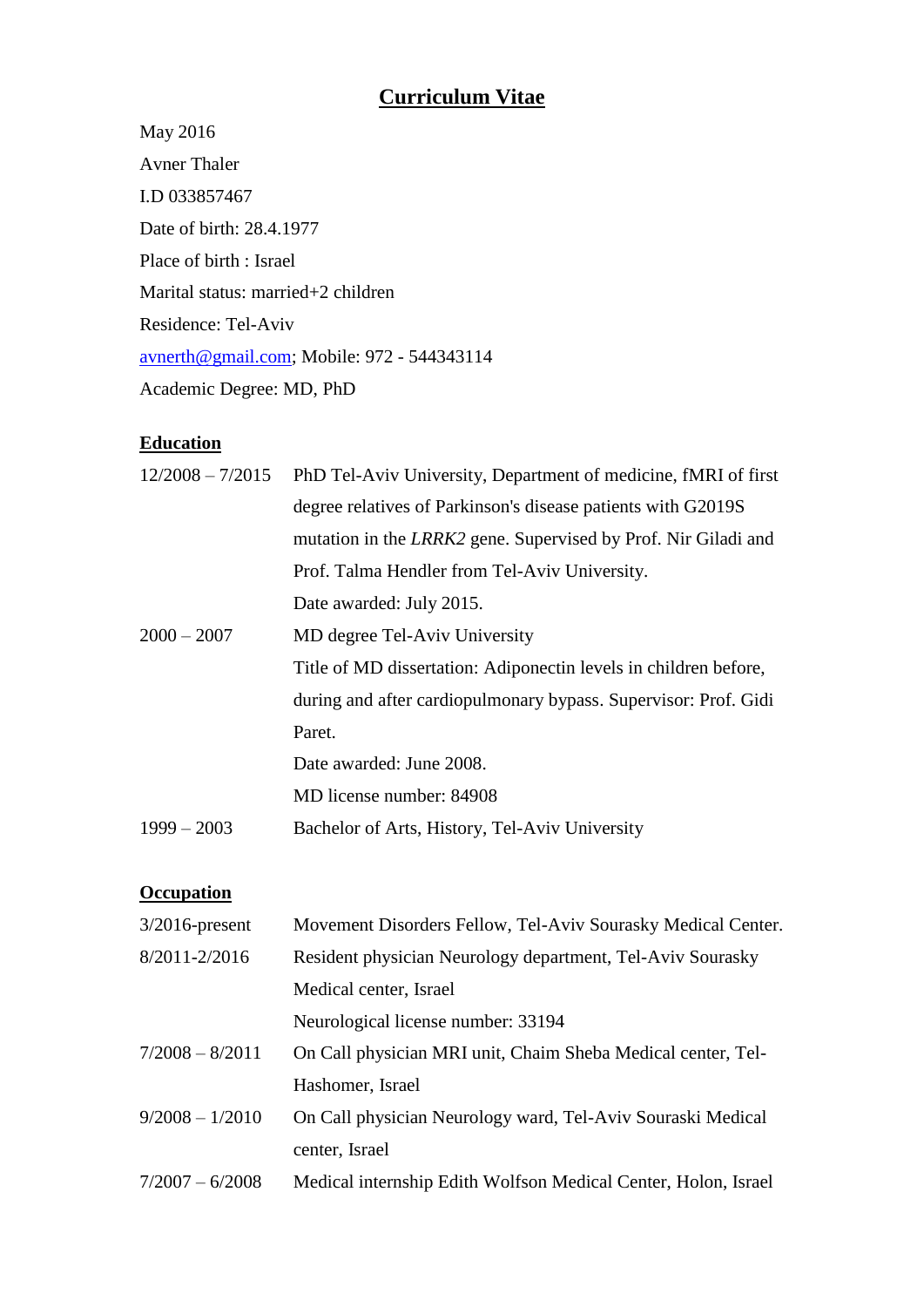#### **Research Experience**

06/2006-07/2008 Pediatric Intensive Care Department, Chaim Sheba Medical Center, Tel-Hashomer, affiliated to The Sackler School of Medicine, Tel-Aviv University, Tel-Aviv, Israel. Investigating the correlation between adiponectin and the postoperative outcome of pediatric population undergoing open heart surgery with cardiopulmonary bypass.

# **Certification**

| 2016                    | <b>Good Clinical Practice</b>                                                                                               |  |
|-------------------------|-----------------------------------------------------------------------------------------------------------------------------|--|
| 2008                    | <b>Israeli Medical Certificate License</b>                                                                                  |  |
| 2006                    | Military Trauma Life Support Course                                                                                         |  |
| <b>Military Service</b> |                                                                                                                             |  |
| $1996 - 1999$           | Medical instructor Israeli air force                                                                                        |  |
| <u>Awards</u>           |                                                                                                                             |  |
| 5/2014                  | Sieratzki prize for advances in neuroscience – best publication in                                                          |  |
|                         | movement disorders.                                                                                                         |  |
| 11/2013                 | Best research publication 2013, Israeli Neurologyic Society                                                                 |  |
|                         | Conference.                                                                                                                 |  |
| 1/2012                  | MDS Travel grant for the 16 <sup>th</sup> MDS conference                                                                    |  |
|                         |                                                                                                                             |  |
| 12/2010                 | Outstanding Poster Prize, Israeli Neurologyic Society                                                                       |  |
|                         | Conference for "Differential cognitive neural activation in<br>asymptomatic carriers of the 2arkinson disease related LRRK2 |  |
|                         | G2019S mutation"                                                                                                            |  |
|                         |                                                                                                                             |  |

 $1/2010$  MDS Travel grant for the  $14<sup>th</sup>$  MDS conference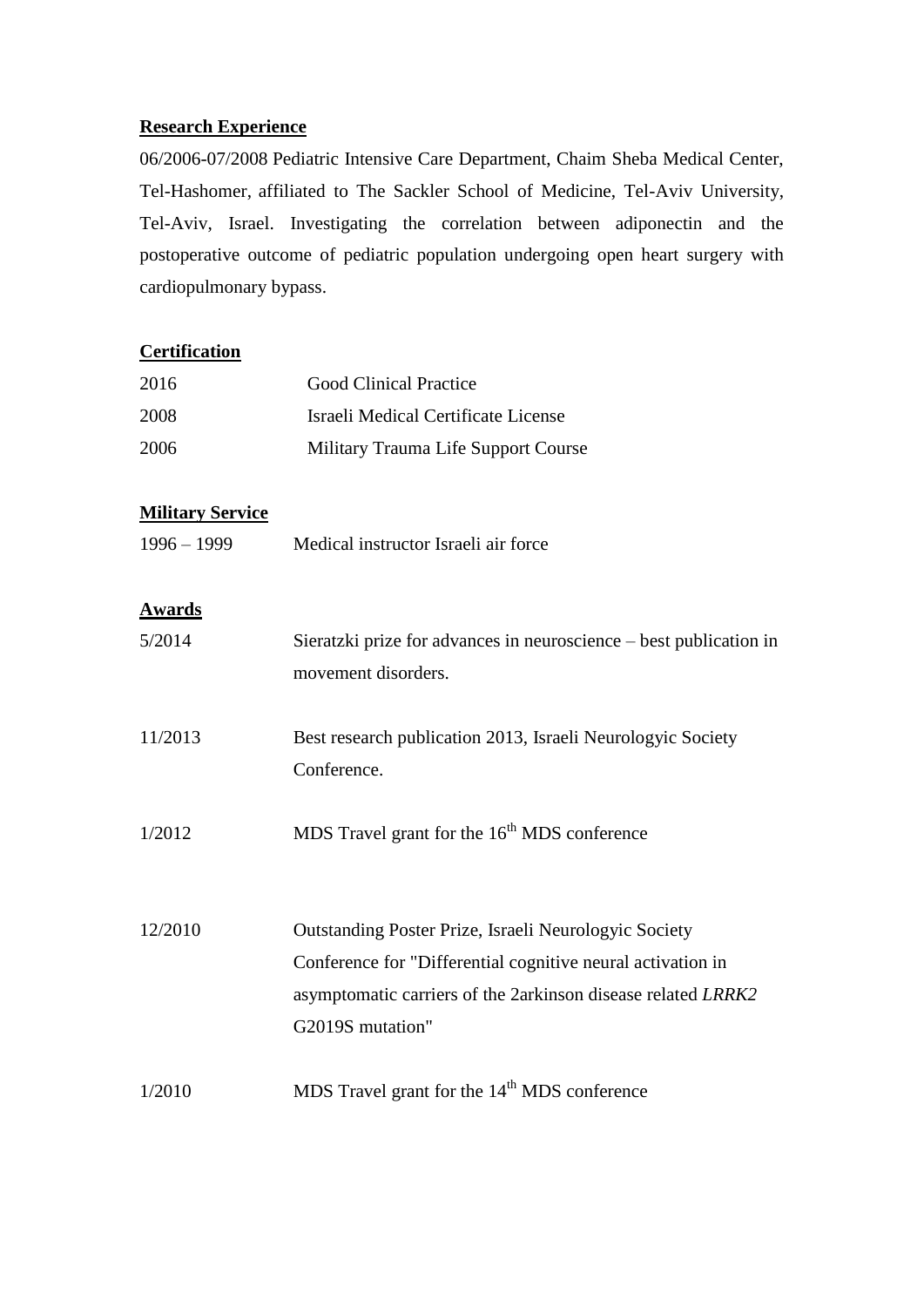2/2009 Outstanding Poster Prize, Israeli Society of Clinical Pediatrics Conference for "Adiponectin and the Postoperative Inflammatory Response"

## **Active participation in conferences**

| 12/2015 | Israeli Neurological Association - Intact working memory in non-    |
|---------|---------------------------------------------------------------------|
|         | manifesting LRRK2 carriers – an fMRI study (poster).                |
| 4/2015  | American Academy of Neurology - Ventral Striatum Involvement In     |
|         | Non-Manifesting Carriers Of The G2019S Mutation In The LRRK2        |
|         | Gene (poster).                                                      |
| 12/2014 | Israeli Neurological Association - Ventral Striatum Involvement In  |
|         | Non-Manifesting Carriers of the G2019S Mutation In The LRRK2        |
|         | Gene (aural presentation).                                          |
| 12/2013 | Israeli Neurological Association - Behavioral characteristics of    |
|         | asymptomatic G2019S mutation carriers in the LRRK2 gene (poster).   |
| 12/2012 | Israeli Neurological Association - Cerebral pathological and        |
|         | compensatory mechanisms in the premotor phase of LRRK2 –            |
|         | Parkinsonism (aural presentation).                                  |
| 6/2012  | Movement Disorders - Gray and white matter differences              |
|         | demonstrated by VBM and DTI among healthy first degree relatives    |
|         | of Parkinson's disease patients' carriers of the G2019S mutation in |
|         | the <i>LRRK2</i> gene (poster).                                     |
| 12/2011 | Israeli Neurological Association - Subtle differences in cognitive  |
|         | functions of healthy G2019S LRRK2 mutation carriers (aural          |
|         | presentation).                                                      |
| 6/2010  | Movement Disorders - Differential cognitive neural activation in    |
|         | asymptomatic carriers of the Parkinson Disease related LRRK2        |
|         | G2019S mutation (poster).                                           |

# **Scientific Publications**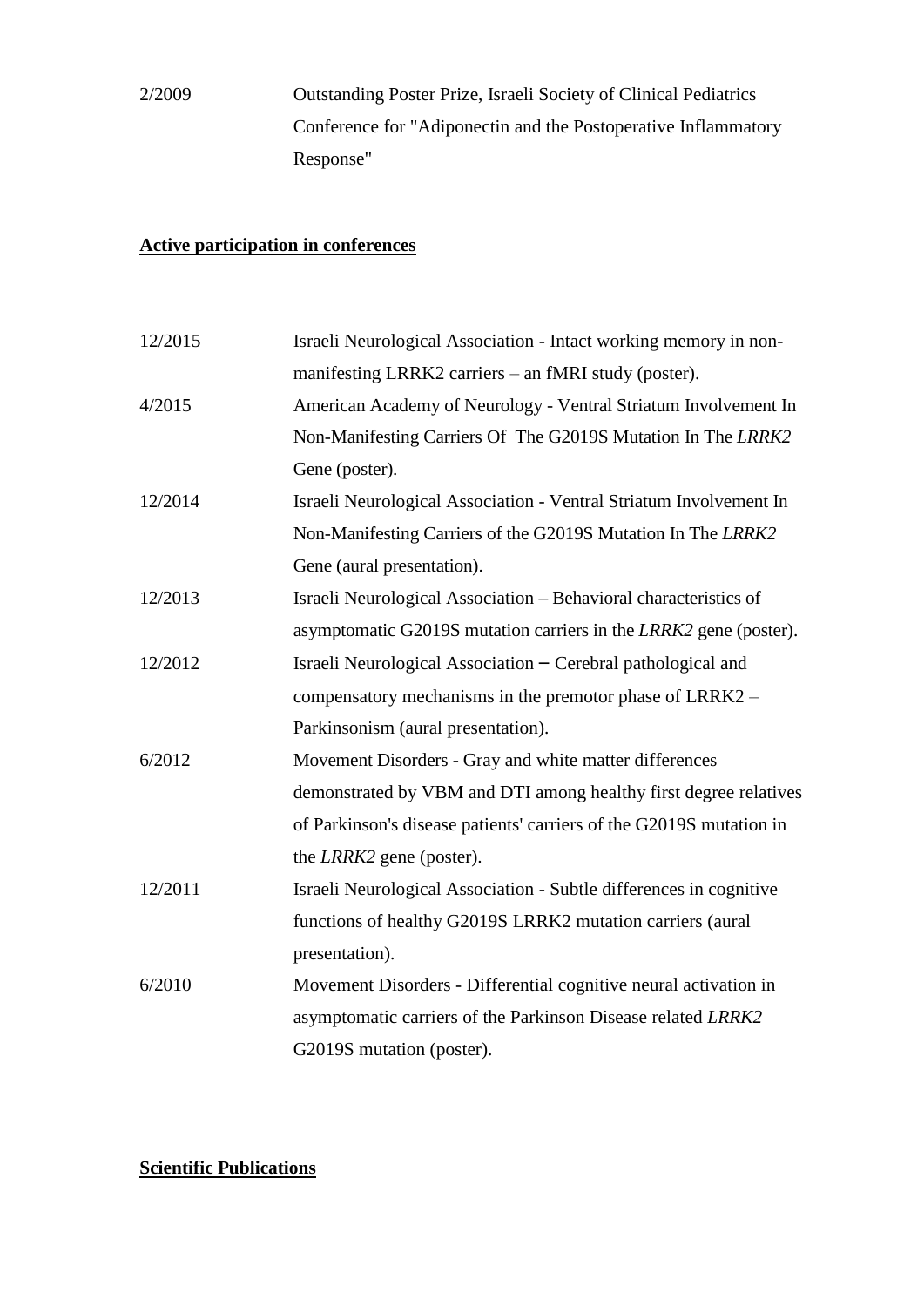#### Original Publications

- 1 Avni T, Paret G, **Thaler A**, Mishali D, Yishay S, Tal G, Dalal I. Delta chemokine (fractalkine) – a novel mediator of pulmonary arterial hypertention in children undergoing cardiac surgery. Cytokine. 2010 Dec 52 (3): 143-145. **IF 2.73**, cited 4, Rank in category: Immunology and Microbiology: 159/520 (**Q2**). Citations: 4
- 2 **Thaler A**, Posen J, Giladi N, Manor Y, Mayanz C, Mirelman A, Gurevich T. Appreciation of humor is decreased among patients with Parkinson's disease. Parkinsonism Relat Disord. 2012 Feb;18(2):144-8. **IF 3.88**, Rank in category: Clinical Neurology:72/167 (**Q2**). Citations: 4
- 3 Giladi N, Mirelman A, **Thaler A**, Bar-Shira A, Gurevich T, Orr-Urtreger A. Fighting the risk of developing Parkinson's disease; clinical counseling for first degree relatives of patients with Parkinson's disease. J Neurol Sci 2011; 15;310(1-2):17-20. **IF=2.53** Rank in category: Clinical Neurology:51/167 (**Q2**) Citations: 8.
- 4 Sadeh B, Pitcher D, Brandman T, Eisen A, **Thaler A**, Yovel G. Stimulation of category-selective brain areas modulates ERP to their preferred categories. Curr Biol. 2011 Nov 22;21(22);1894-9. **IF 10.13**, Rank in category: Agriculture and Biological Science: 86/1878 (**Q1**). Citations:29.
- 5 **Thaler A**, Mirelman A, Gurevich T, Simon E, Orr-Urtreger A, Marder K, Bressman S, Giladi N. LRRK2 Ashkenazi Jewish Consortium. Lower cognitive performance in healthy G2019S LRRK2 mutation carriers. Neurology. 2012: 4;79(10):1027-32. **IF=8.31**, Rank in category: Clinical Neurology:7/167 (**Q1**). Citations: 22.
- 6 Van Nuenen BF, Helmich RC, Ferraye M, **Thaler A**, Hendler T, Orr-Urtreger A, Mirelman A, Bressman S, Marder KS, Giladi N, van de Warrenburg BP, Bloem BR, Toni I. Cerebral pathological and compensatory mechanisms in the premotor phase of leucine-rich repeat kinase 2 parkinsonism. Brain 2012;135 (Pt 12):3687-3698. IF=**10.41** Rank in category: Neurosciences=5/231(**Q1**). Citations: 13
- 7 **Thaler A**, Mirelman A, Helmich RC, van Nuenen BF, Rosenberg-Katz K, Gurevich T, Orr-Urtreger A, Marder K, Bressman S, Bloem BR, Giladi N, Hendler T. Neural correlates of executive functions in healthy G2019S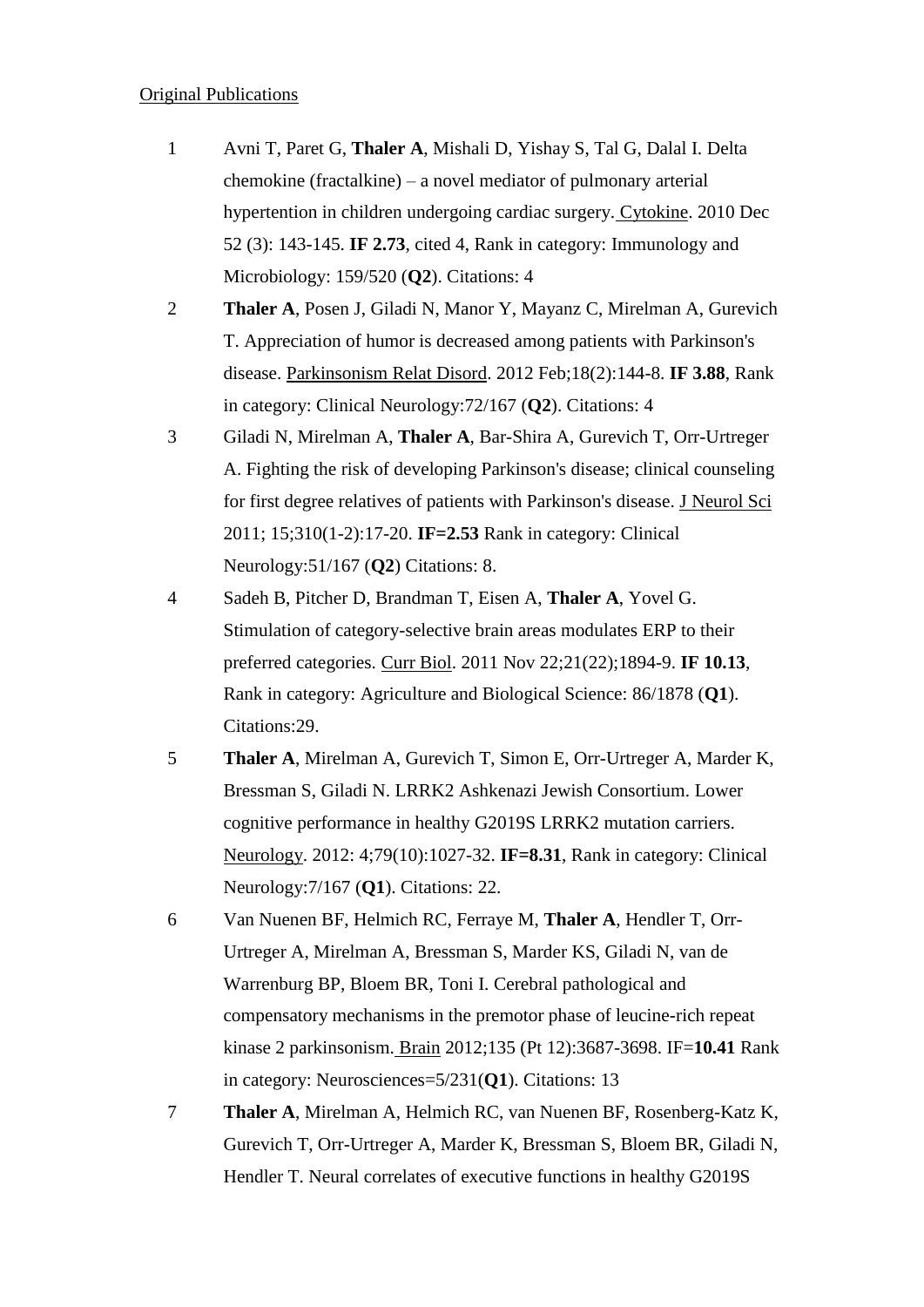LRRK2 mutation carriers. Cortex. 2013 Oct;49(9):2501-11. **IF=5.01** Rank in category: Neuroscience =28/233(**Q1**). Citations: 9.

- 8 Mirelman A, Herman T, Yasinovsky K, **Thaler A**, Gurevich T, Marder K, Bressman S, Bar Shira A, Orr Urtreger A, Giladi N, Hausdorff JM on behalf of the LRRK2 Ashkenazi Jewish Consortium. Fall risk and Gait in Parkinson's disease: the role of the LRRK2 G2019S mutation. Mov Disord 2013 October;28(12):1683-90. **IF=4.98**, Rank in category: Clinical Neurology= 14/194(**Q1**). Citations: 11.
- 9 **Thaler A**, Kanety H, Avni T, Mishali D, Hemi R, Yissaschar E, Pariente C, Paret G, Modan-Moses D. Postoperative adiponectin levels in pediatric patients undergoing open heart surgery. Biomed Res Int. 2013; 408680. doi: 10.1155/2013/408680. Epub 2013 Oct 9. **IF=1.59** Rank in category: Biochemistry, Genetics and Molecular Biology: 1047/1878 (**Q3**). Citations: 0.
- 10 Alcalay RN, Mirelman A, Saunders-Pullman R, Tang MX, Mejia SH, Raymond D, Roos E, Orbe-Reilly M, Gurevich T, Bar SA, Gana WM, Yasinovsky K, Zalis M, **Thaler A**, Deik A, Barrett MJ, Cabassa J, Groves M, Hunt AL, Lubarr N, San LM, Miravite J, Palmese C, Sachdev R, Sarva H, Severt L, Shanker V, Swan MC, Soto-Valencia J, Johannes B, Ortega R, Fahn S, Cote L, Waters C, Mazzoni P, Ford B, Louis E, Levy O, Rosado L, Ruiz D, Dorovski T, Pauciulo M, Nichols W, Orr-Urtreger A, Ozelius L, Clark L, Giladi N, Bressman S, Marder KS. Parkinson disease phenotype in Ashkenazi Jews with and without LRRK2 G2019S mutations. Mov Disord 2013 December;28(14):1966-71. **IF=4.98**, Rank in category: Clinical Neurology: 14/194(**Q1**). Citations: 26.
- 11 **Thaler A**, Artzi M, Mirelman A, Jacob Y, Helmich RC, van Nuenen BF, Gurevich T, Orr-Urtreger A, Marder K, Bressman S, Bloem BR, Hendler T, Giladi N. A voxel-based morphometry and diffusion tensor imaging analysis of asymptomatic Parkinson's disease-related G2019S LRRK2 mutation carriers. Mov Disord 2014 May;29(6):823-7. **IF=4.98**, Rank in category: Clinical Neurology: 14/194 (**Q1**). Citations: 4.
- 12 Helmich RC\*, **Thaler A\***, van Nuenen BF, Gurevich T, Mirelman A, Marder KS, Bressman S, Orr-Urtreger A, Giladi N, Bloem BR, Toni I; On behalf of the LRRK2 Ashkenazi Jewish Consortium. Reorganization of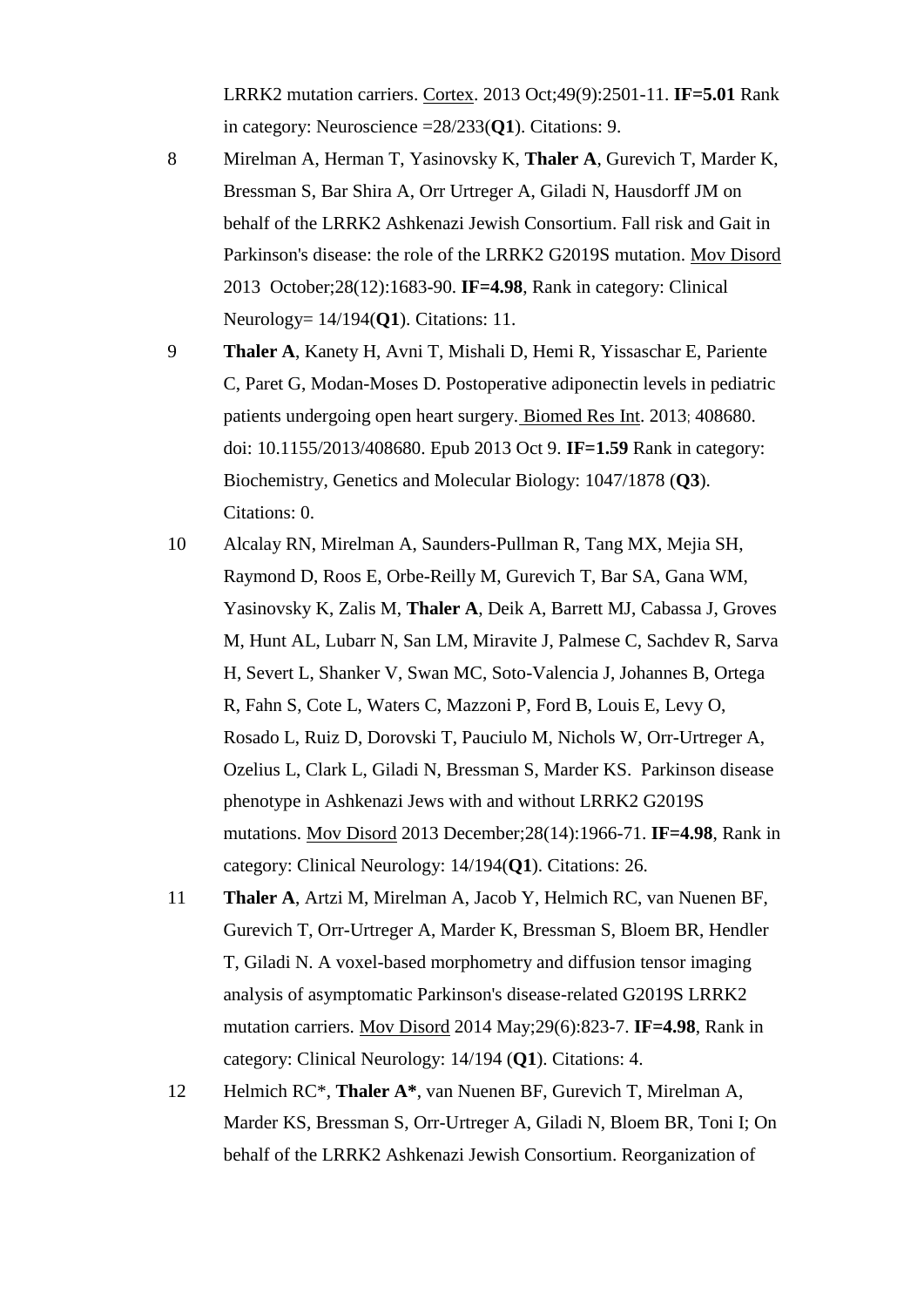corticostriatal circuits in healthy G2019S LRRK2 carriers. Neurology. 2015 Jan 27;84(4):399-406. **IF=8.31**, Rank in category: Clinical Neurology:7/167 (**Q1**). Citations: 4.

- 13 Mirelman A, Alcalay RN, Saunders-Pullman R, Yasinovsky K, **Thaler A**, Gurevich T, Mejia-Santana H, Raymond D, Gana-Weisz M, Bar-Shira A, Ozelius L, Clark L, Orr-Urtreger A, Bressman S, Marder K, Giladi N; LRRK2 AJ consortium. Nonmotor symptoms in healthy Ashkenazi Jewish carriers of the G2019S mutation in the LRRK2 gene. Mov Disord. 2015 Jun;30(7):981-6. **IF=4.98**, Rank in category: Clinical Neurology: 14/194 (**Q1**). Citations: 6.
- 14 Mirelman A, Bernad-Elazari H, Nobel T, **Thaler A**, Peruzzi A, Plotnik M, Giladi N, Hausdorff JM. Effects of Aging on Arm Swing during Gait: The Role of Gait Speed and Dual Tasking. PLoS One. 2015 Aug 25;10(8). **IF=4.98**, Rank in category: Agriculture and Biological Science: 162/1874(**Q1**). Citations: 2.
- 15 Intact working memory in non-manifesting LRRK2 carriers an fMRI study. **Thaler A**, Helmich RC, Or-Borichev A, van Nuenen BF, Shapira-Lichter I, Gurevich T, Orr-Urtreger A, Marder K, Bressman S, Bloem BR, Giladi N, Hendler T, Mirelman A. Eur J Neurosci. 2016 Jan;43(1):106-12. **IF=4.98**, Rank in category: Neuroscience: 77/509 (**Q1**). Citations: 2.

#### Reviews

16 **Thaler A**, Ash E, Gan-Or Z, Orr-Urtreger A, Giladi N. The LRRK2 G2019S mutation as the cause of Parkinson's disease in Ashkenazi Jews. J Neural Transm. 2009 Nov;116(11):1473-82. **IF=4.98**, Rank in category: Neuroscience: 250/509 (**Q2**). Citations: 2.

#### **Reviewer for Scientific Journals**

| 2010 - Present ad hoc reviewer | <b>Movement Disorders</b>      |
|--------------------------------|--------------------------------|
|                                |                                |
| 2010 – Present ad hoc reviewer | Human Brain Mapping            |
| 2010 – Present ad hoc reviewer | Brain Imaging and Behavior     |
| 2011 – Present ad hoc reviewer | <b>Scientific Reports</b>      |
| 2011 - Present ad hoc reviewer | Journal of Neural Transmission |